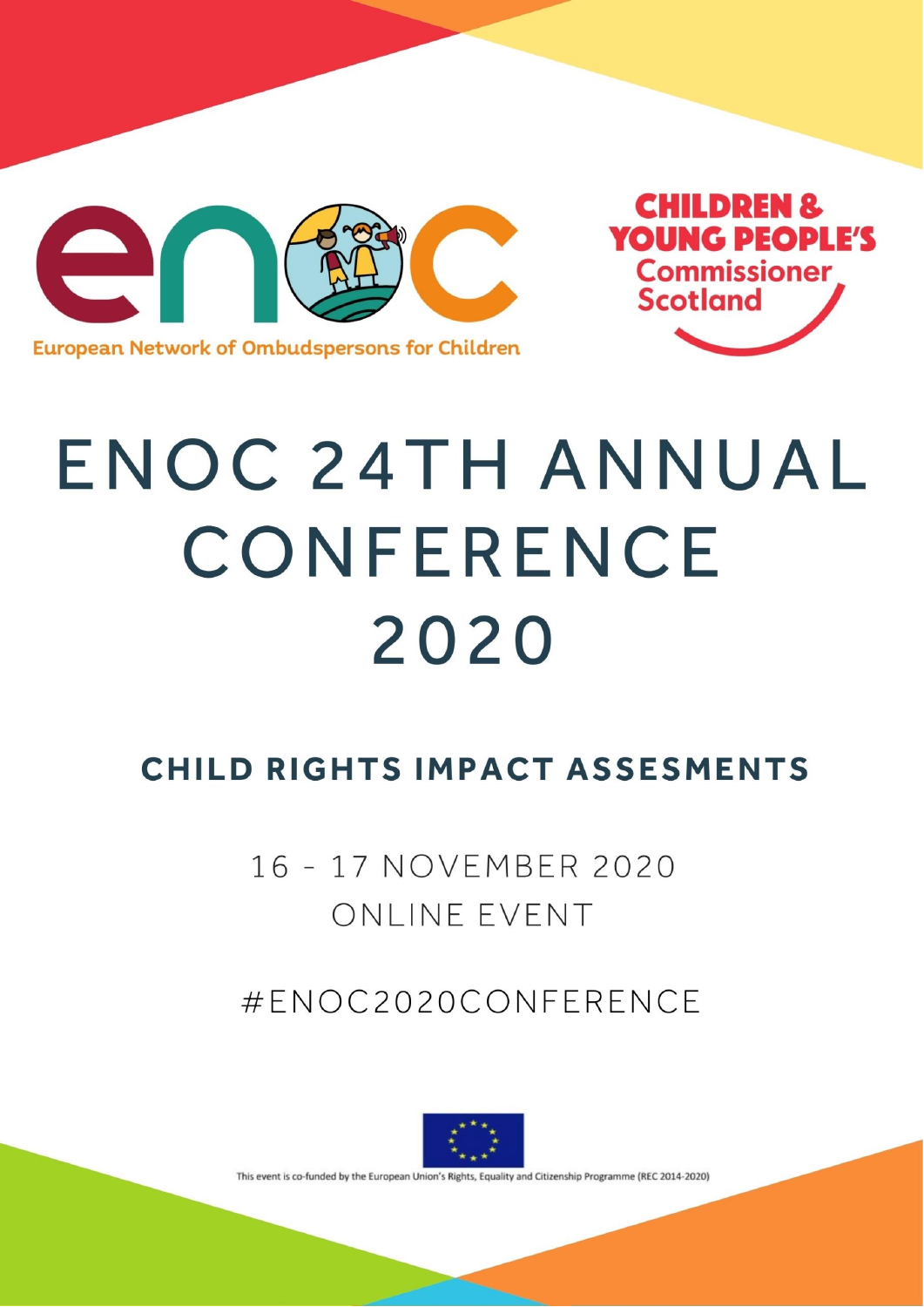## AGENDA 16 NOVEMBER 2020 Times are set at CET (Central European Time)

| $09:30 - 10:00$ | <b>Arrival</b><br>Registration                                                                                                                                                                                                                                                                                                                                                                                                                                                                                                                                                                                                                                       |
|-----------------|----------------------------------------------------------------------------------------------------------------------------------------------------------------------------------------------------------------------------------------------------------------------------------------------------------------------------------------------------------------------------------------------------------------------------------------------------------------------------------------------------------------------------------------------------------------------------------------------------------------------------------------------------------------------|
| $10:00 - 11:00$ | <b>Conference Opening Plenary</b><br>Bruce Adamson, Conference Host, ENOC Chair Elect, Children and Young People's<br><b>Commissioner Scotland</b><br>Koulla Yiasouma, ENOC Chair, Northern Ireland Commissioner for Children and Young<br>$\bullet$<br>People<br>Dr. Najat Maalla M'jid, United Nations Special Representative of the Secretary-General<br>٠<br>on Violence Against Children (video message)<br>Afshan Khan, UNICEF Regional Director for Europe and Central Asia Special<br>$\bullet$<br>Coordinator, Refugee and Migrant Response in Europe<br>Saskia Bricmont, Co-chair of the European Parliament Intergroup on the Rights of the<br>٠<br>Child |
| $11:00 - 11:30$ | <b>Break</b>                                                                                                                                                                                                                                                                                                                                                                                                                                                                                                                                                                                                                                                         |
| $11:30 - 12:30$ | <b>CRIA Expert Panel</b><br>Panel discussion on Child Rights Impact Assessments (CRIA)<br>Kay Tisdall, Professor of Childhood Policy, The University of Edinburgh<br>$\bullet$<br>Simon Hoffman, Professor, Legal Studies, Swansea University<br>$\bullet$<br>Jana Hainsworth, Secretary General, Eurochild<br>$\bullet$<br>Ceri Hunter, Senior Policy Advisor, Scottish Government<br>$\bullet$<br>Session will be moderated by Maria and Hope, Young Advisors to the Children and Young<br>People's Commissioner Scotland.                                                                                                                                         |
| $12:30 - 14:00$ | Lunch                                                                                                                                                                                                                                                                                                                                                                                                                                                                                                                                                                                                                                                                |
| $14:00 - 14:45$ | <b>ENYA Recommendations on CRIA</b><br>Plenary session<br>Introductory film by European Network of Young Advisors (ENYA)<br>$\bullet$<br>Presentation and exercise facilitated by members of ENYA<br>$\bullet$                                                                                                                                                                                                                                                                                                                                                                                                                                                       |
| $14:45 - 15:00$ | <b>Break</b>                                                                                                                                                                                                                                                                                                                                                                                                                                                                                                                                                                                                                                                         |
| $15:00 - 15:45$ | <b>Workshop with ENYA</b><br>Practical workshop session led by members of ENYA on the basics of doing a CRIA<br>Interactive activity using the impact of COVID-19 as a case study                                                                                                                                                                                                                                                                                                                                                                                                                                                                                    |
| $15:45 - 16:15$ | <b>Break</b>                                                                                                                                                                                                                                                                                                                                                                                                                                                                                                                                                                                                                                                         |
| $16:15 - 17:00$ | <b>ENYA Recommendations on LGBTIQ+</b><br>Plenary session<br>Presentation and Q&A facilitated by members of ENYA<br>$\bullet$                                                                                                                                                                                                                                                                                                                                                                                                                                                                                                                                        |
| $17:00 - 17:45$ | <b>Break</b>                                                                                                                                                                                                                                                                                                                                                                                                                                                                                                                                                                                                                                                         |
| $17:45 - 18:30$ | <b>Social event</b><br>Edinburgh gruesome history tour (virtual)<br>$\bullet$                                                                                                                                                                                                                                                                                                                                                                                                                                                                                                                                                                                        |